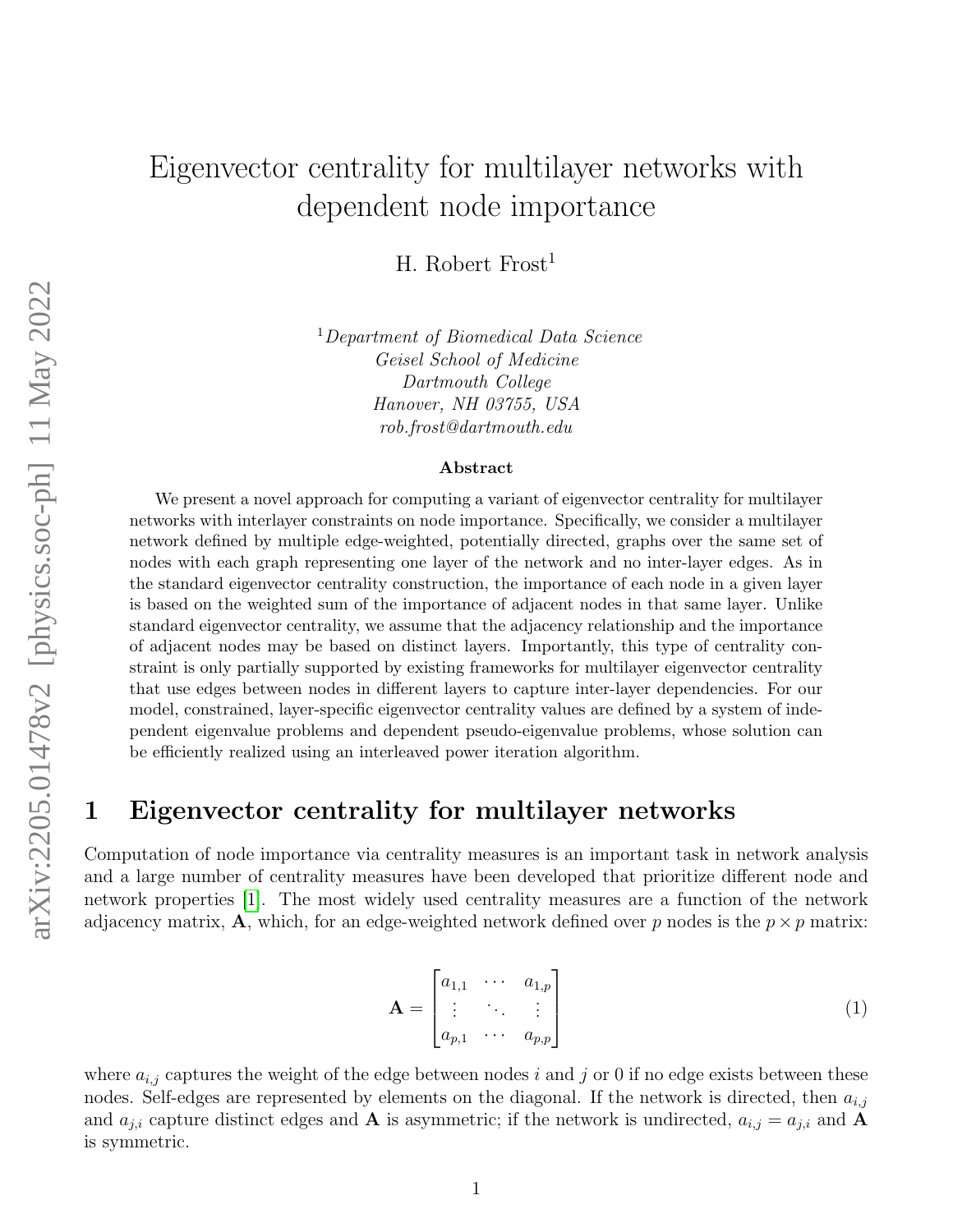Modeling node importance as the weighted sum of the importance of adjacent nodes leads a version of centrality called eigenvector centrality, which is solved by computing the principal eigenvector of the following eigenvalue problem:

<span id="page-1-0"></span>
$$
Ax = \lambda x \tag{2}
$$

Specifically, the eigenvector centrality for node  $n$  is given by element  $n$  of the principal eigenvector x corresponding to the largest eigenvalue [\[1\]](#page-8-0). When  $\bf{A}$  is irreducible (i.e., the network is strongly connected), then the Perron-Frobenius theorem [\[2\]](#page-8-1) guarantees that there is a unique largest real eigenvalue whose corresponding eigenvector can be chosen to have strictly positive elements. For directed graphs, left and right versions of eigenvector centrality are possible, i.e., the solution to the eigenvalue problem for  $A<sup>T</sup>$  or A. For the methods developed below, we focus on the right eigenvector centrality, however, the same approach can be employed to compute left eigenvector centrality by considering  $A<sup>T</sup>$  instead of A.

In this paper, we are interested in eigenvector centrality and how that measure of node importance generalizes to multilayer (or multiplex) networks [\[3,](#page-8-2) [4\]](#page-8-3). We assume a multilayer network comprised by k layers that each represent a potentially directed, edge-weighted graph over the same p nodes. The graph for layer  $j \in \{1, ..., k\}$  can be represented by the adjacency matrix  $\mathbf{A}_j$ :

$$
\mathbf{A}_{j} = \begin{bmatrix} a_{j,1,1} & \cdots & a_{j,1,p} \\ \vdots & \ddots & \vdots \\ a_{j,p,1} & \cdots & a_{j,p,p} \end{bmatrix}
$$
 (3)

where  $a_{j,n,m}$  holds the weight of the edge from node n to node m within the layer j graph. Although the terms network and graph are synonymous in this context, we will generally use the term network to refer to the entire multilayer network and the term graph to refer to the network that defines a single layer. In the context of a multilayer network, node eigenvector centrality can be evaluated at the level of a specific layer (i.e., a given node has separate centrality values for each of the  $k$  layers) or at the level of the entire multilayer network (i.e., a given node has a single centrality value that captures the importance of the node across all  $k$  layers). In the development below, we focus on layer-specific measures of eigenvector centrality.

If the k layers are independent, then eigenvector centrality can simply be computed separately for each layer. However, if dependencies exist between the layers, then a multilayer version of eigenvector centrality must be employed that can account for the inter-layer constraints. A number of approaches for modeling and computing multilayer eigenvector centrality have been explored over the last decade (e.g., [\[5](#page-8-4)[–9\]](#page-8-5)). Most of these approaches assume that inter-layer constraints can be modeled by edges between the nodes in one layer and nodes in other layers. This type of approach is exemplified by the recent work of Taylor et al. [\[6\]](#page-8-6) that details a flexible model for a "uniformly and diagonally coupled multiplex network". Specifically, Taylor et al. represent inter-layer dependencies by equally weighted edges connecting the nodes in one layer to the same nodes in a dependent layer. Taylor et al. represent the structure of these dependencies using a  $k \times k$  adjacency matrix A:

<span id="page-1-1"></span>
$$
\tilde{\mathbf{A}} = \begin{bmatrix} \tilde{a}_{1,1} & \cdots & \tilde{a}_{1,k} \\ \vdots & \ddots & \vdots \\ \tilde{a}_{k,k} & \cdots & \tilde{a}_{k,k} \end{bmatrix}
$$
(4)

where  $\tilde{a}_{i,j}$  represents the weight of the edges from nodes in layer i to nodes in layer j. Computation of multilayer eigenvector centralities is then based on the principal eigenvector of a  $kp \times kp$ supercentrality matrix  $\mathbb{C}(\omega)$ :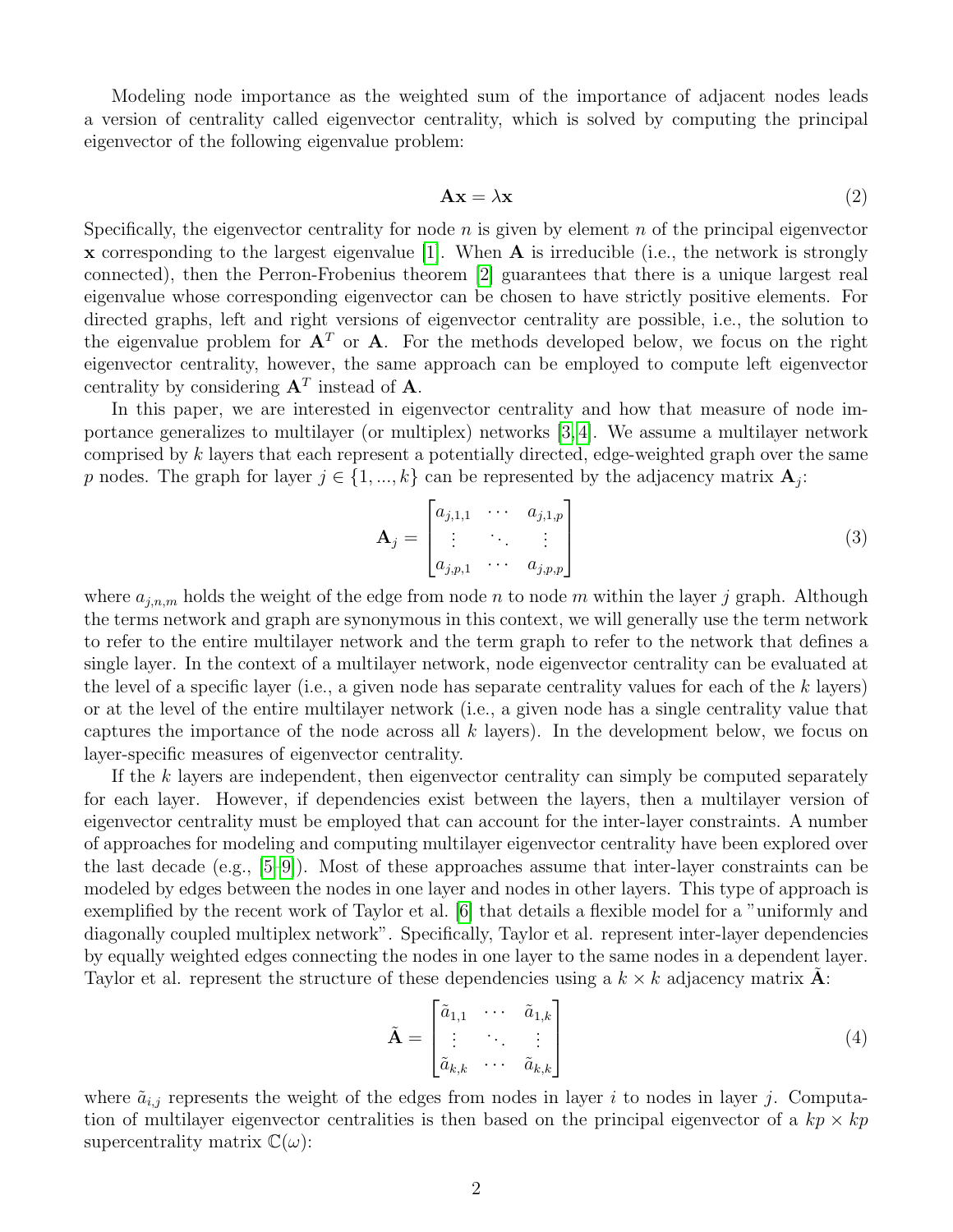<span id="page-2-3"></span>
$$
\mathbb{C}(\omega) = \hat{\mathbb{C}} + \omega \hat{\mathbb{A}} \tag{5}
$$

where  $\mathbb{C} = diag[\mathbf{A}_1, ..., \mathbf{A}_k]$  (i.e., a  $kp \times kp$  block diagonal matrix that has the adjacency matrices for each of the k layers along the diagonal),  $\mathbb{A} = \mathbf{A} \otimes \mathbf{I}$  (i.e., the Kronecker product of  $\mathbf{A}$  and  $\mathbf{I}$ ), and  $\omega$ is the coupling strength. The principal eigenvector of  $\mathbb{C}(\omega)$  can then be used to find joint, marginal, and conditional eigenvector centralities. Specifically, the principal eigenvector elements are divided into k sequential blocks of  $p$  elements, with the block corresponding to layer i representing the joint centrality values for the nodes in layer i. To calculate the marginal centralities for either nodes or layers, the joint centralities are summed over all layers for a given node or all nodes for a given layer. To calculate conditional centralities for either nodes or layers, the joint centrality value for a given node/layer pair is divided by either the marginal centrality for the layer or the marginal centrality for the node.

# <span id="page-2-4"></span>2 Eigenvector centrality for multilayer networks with interlayer constraints on adjacent node importance

Our model for multilayer eigenvector centrality extends the standard single network version given by  $(2)$  to support the scenario where the importance of a given node in layer i is proportional to the weighted sum of the importance of adjacent nodes with adjacency and weights based on layer i but adjacent node importance based on potentially distinct layers. This model is conceptually and mathematically distinct from approaches like Taylor et al. that add edges between the same node in different layers to capture inter-layer dependencies. To illustrate, assume we have a multilayer network with just two layers i and j. If we assume the importance for nodes in layer i has the standard definition, i.e., it is not dependent on another layer, the solution is given by the typical eigenvalue problem:

<span id="page-2-1"></span>
$$
\mathbf{A}_i \mathbf{x}_i = \lambda_i \mathbf{x}_i \tag{6}
$$

However, if we assume the importance for nodes in layer  $j$  is based on the importance of adjacent nodes in layer i, then solution for layer j is given by the following linear model (note that both  $x_i$ ) and  $\mathbf{x}_i$  are included):

<span id="page-2-0"></span>
$$
\mathbf{A}_j \mathbf{x}_i = \lambda_j \mathbf{x}_j \tag{7}
$$

Although the linear model [\(7\)](#page-2-0) is not technically an eigenvalue problem since it contains distinct  $x_i$ and  $x_i$  vectors, we will refer to it as a pseudo-eigenvalue problem given the structural similarities to  $(6)$  and the fact that  $\mathbf{x}_i$  may represent an eigenvector. As detailed below, we will also use the pseudo-eigenvalue label to describe more complex scenarios where  $x_i$  found on both sides of the equation. For this example, the solution for the entire multilayer network is given by a system of an independent eigenvalue problem and a dependent pseudo-eigenvalue problem:

<span id="page-2-2"></span>
$$
\mathbf{A}_i \mathbf{x}_i = \lambda_i \mathbf{x}_i \n\mathbf{A}_j \mathbf{x}_i = \lambda_j \mathbf{x}_j
$$
\n(8)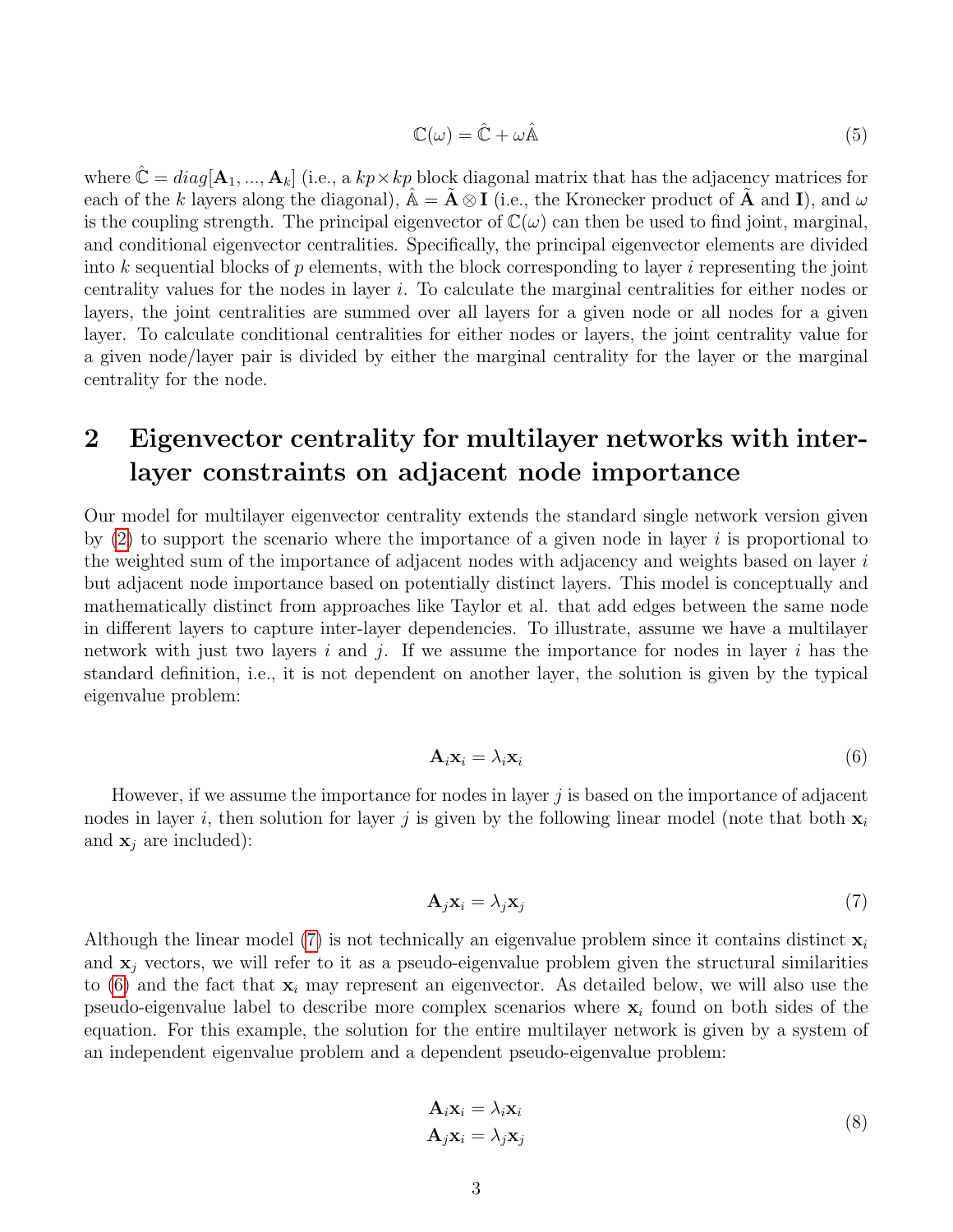In this case, the solution can be obtained by first solving the eigenvalue problem for layer  $i$  to find  $\mathbf{x}_i$  and then computing  $\mathbf{x}_j$  as  $\mathbf{x}_j = 1/\lambda_j \mathbf{A}_j \mathbf{x}_i$  with the value of  $\lambda_j$  set to ensure  $\mathbf{x}_j$  is unit length.

This simple example can be generalized to a multilayer network with  $k$  layers and arbitrary node importance constraints encoded by a graph whose nodes represent layers and whose weighted and directed edges represent inter-layer dependencies. Let this inter-layer dependency graph be represented by the  $k \times k$  adjacency matrix **A** that is similar in structure to the **A** used by Taylor et al. and defined in [\(4\)](#page-1-1) but with the added constraint that the rows must sum to 1 (i.e.,  $\forall_{i\in 1,\dots,k}\sum_{j=1}^k \tilde{a}_{i,j} = 1$ . Element  $\tilde{a}_{i,j}$  of  $\tilde{A}$  represents the strength of the dependency between adjacent node importance in layer  $i$  and node importance in layer  $j$  with the sum of all dependencies for a given layer equal to 1. If  $A = I$ , all of the layers are independent. For the 2 layer example represented by  $(8)$ , **A** is:

$$
\tilde{\mathbf{A}} = \begin{bmatrix} 1 & 0 \\ 1 & 0 \end{bmatrix} \tag{9}
$$

If the length p vector  $x_i$  represents node importance in layer i, we can define an adjacent node importance function  $c(i, A)$  as:

$$
\mathbf{c}(i, \tilde{\mathbf{A}}) = \sum_{j=1}^{k} \tilde{a}_{i,j} \mathbf{x}_j
$$
(10)

In other words, the importance of nodes in layer  $i$  is based on a weighted sum of the importance of adjacent nodes in other layers (note that adjacency is only based on the topology of layer  $i$ ). Given the function  $c()$ , we can compute a constrained multilayer version of eigenvector centrality for the network by solving the following system of  $k$  interdependent eigenvalue and pseudo-eigenvalue problems:

<span id="page-3-0"></span>
$$
\mathbf{A}_1 \mathbf{c}(1, \tilde{\mathbf{A}}) = \lambda_1 \mathbf{x}_1
$$
  
\n
$$
\mathbf{A}_2 \mathbf{c}(2, \tilde{\mathbf{A}}) = \lambda_2 \mathbf{x}_2
$$
  
\n
$$
\vdots
$$
  
\n
$$
\mathbf{A}_k \mathbf{c}(k, \tilde{\mathbf{A}}) = \lambda_k \mathbf{x}_k
$$
\n(11)

Importantly, the supercentrality approach of Taylor et al. cannot in general solve systems such as [\(8\)](#page-2-2), i.e., system [\(11\)](#page-3-0) cannot be directly mapped to an eigenvalue problem involving a supercentrality matrix of the form defined by [\(5\)](#page-2-3).

In the special case where  $\tilde{\mathbf{A}} = \mathbf{I}$ , all  $\mathbf{c}(i, \tilde{\mathbf{A}}) = \mathbf{x}_i$  and [\(11\)](#page-3-0) becomes a system of k independent eigenvalue problems:

$$
\mathbf{A}_1 \mathbf{x}_1 = \lambda_1 \mathbf{x}_1 \n\mathbf{A}_2 \mathbf{x}_2 = \lambda_2 \mathbf{x}_2 \n\vdots \n\mathbf{A}_k \mathbf{x}_k = \lambda_k \mathbf{x}_k
$$
\n(12)

More generally, the dependency structure for a given layer  $i$  falls into one of three cases: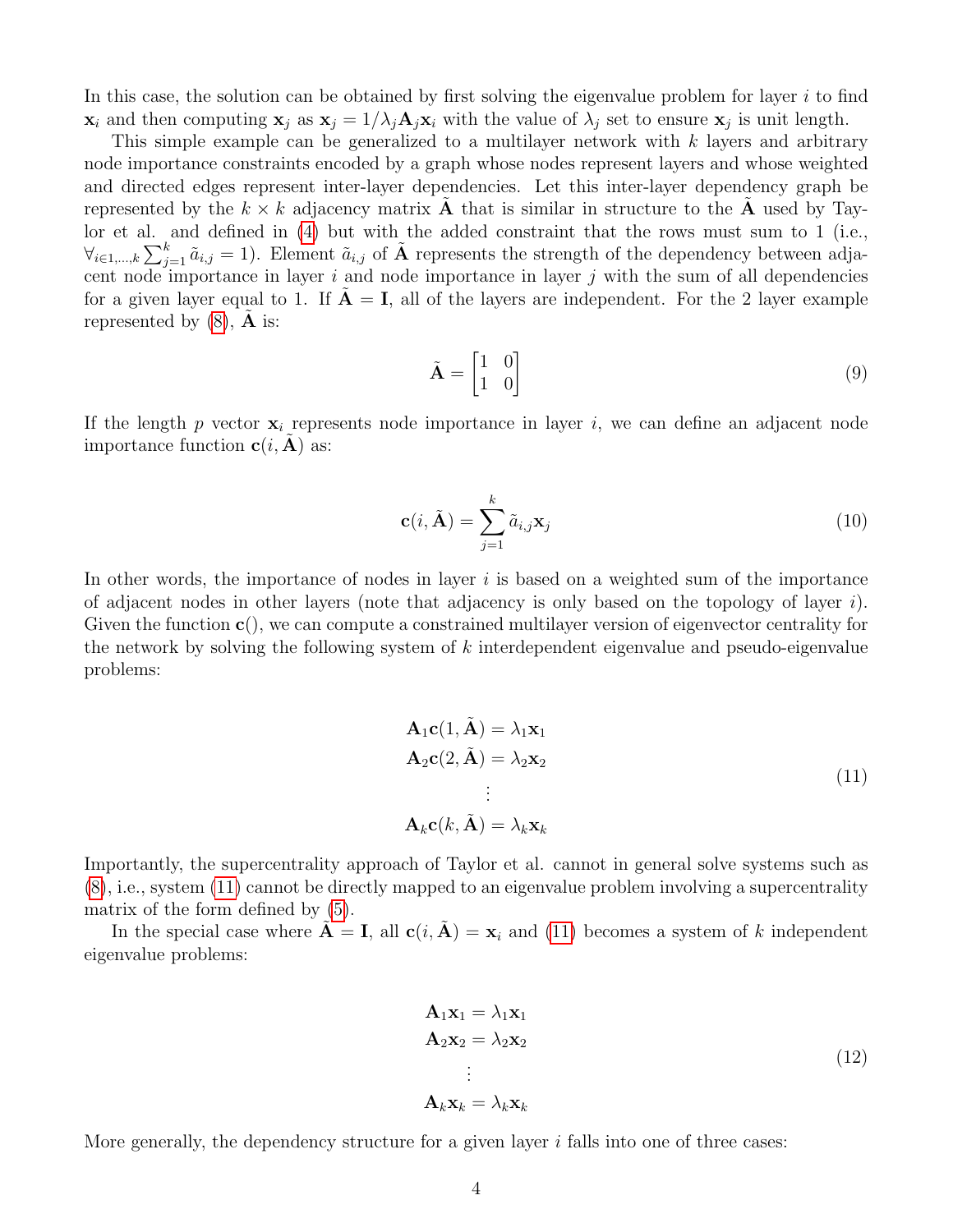- A  $\tilde{a}_{i,i} = 1$ . In this scenario, the eigenvector centrality for layer i is given by the principal eigenvector of the independent eigenvalue problem  $\mathbf{A}_i \mathbf{x}_i = \lambda_i \mathbf{x}_i$ .
- B  $\tilde{a}_{i,i} = 0$ : In this scenario, the centrality for layer i is a linear function of the centrality values of other network layers.
- $C \space 0 < \tilde{a}_{i,i} < 1$ : In this scenario, the centrality for layer is given by a pseudo-eigenvalue problem that can be rewritten as  $\mathbf{A}_i \mathbf{x}_i + \mathbf{d} = \lambda_i \mathbf{x}_i$ , where **d** is captures the part of  $\mathbf{A}_i \mathbf{c}(i, \tilde{\mathbf{A}})$  not due to  $\mathbf{x}_i$ .

If all layers in the multilayer network fall into case A or B and no cycles exist in the graph defined by A, then the constrained eigenvector centralities can be computed using a relatively straightforward two-step procedure:

- 1. Solve the independent eigenvalue problems for all layers in case A using an algorithm like power iteration [\[10\]](#page-8-7).
- 2. Sequentially solve the linear models for all layers in case B with the order of solution given by the inter-layer constraints.

If any layers fall into case C or cycles exist in the inter-layer dependency graph, then the solution must be obtained via an iterative algorithm similar to the interleaved power iteration approach detailed in Section [3](#page-4-0) as Algorithm 1.

# <span id="page-4-0"></span>3 Interleaved power iteration algorithm for a system of dependent pseudo-eigenvalue problems

For an arbitrary inter-layer dependency matrix  $\bf{A}$ , the joint solution for system [\(11\)](#page-3-0) can be found via a interleaved version of the power iteration method, detailed in Algorithm 1, that is applied across all k linear problems. It should be noted that this specification of Algorithm 1 does not include features important for many practical implementations, e.g, checks to ensure the input matrices  $\mathbf{X}_i$  are well conditioned, options for the use of stochastic initialization of the eigenvectors, use of techniques like accelerated stochastic power iteration [\[11\]](#page-8-8) to improve computational performance, alternate stopping conditions, etc..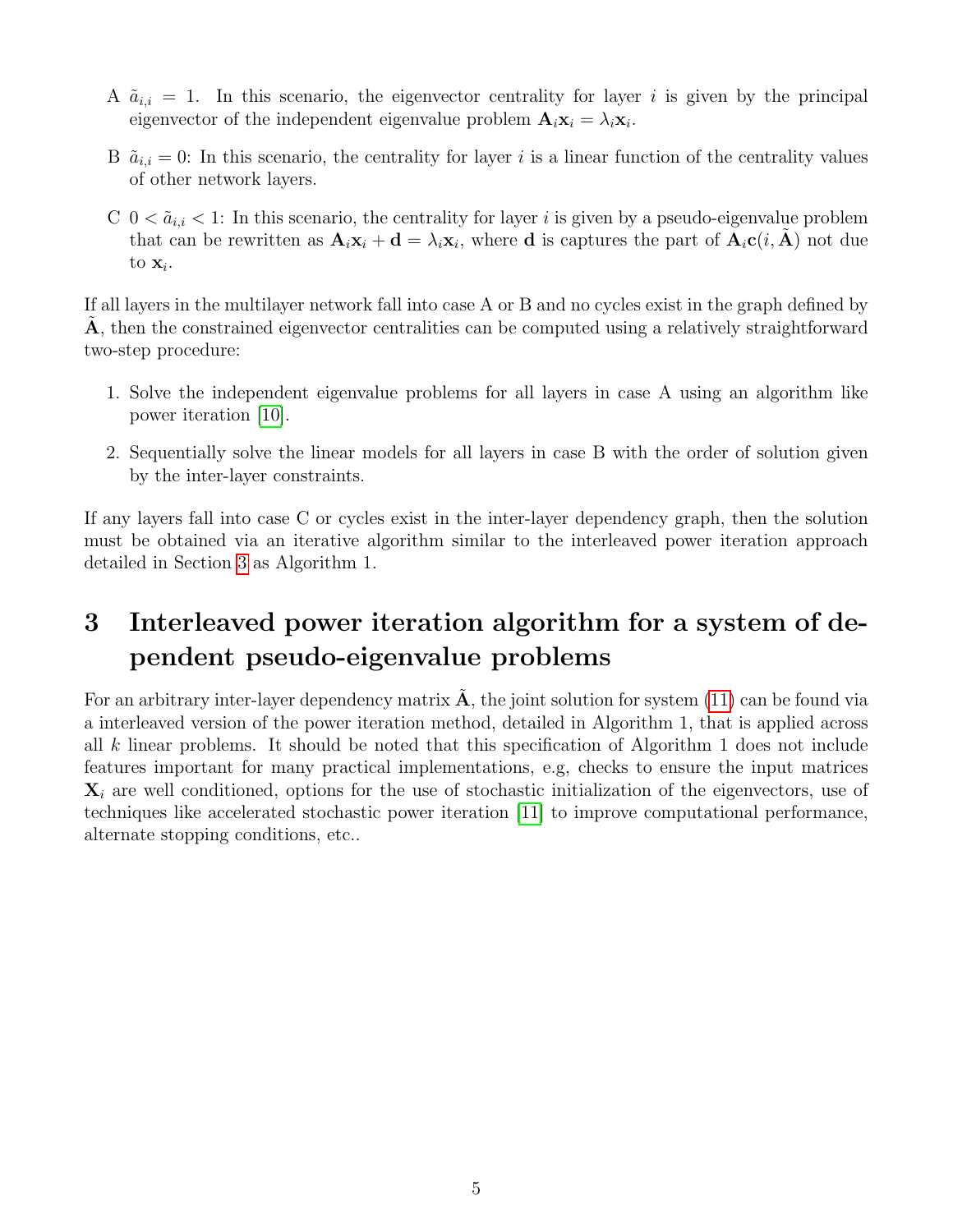### Algorithm 1 Interleaved power iteration for dependent pseudo-eigenvalue problems Input:

- Set of  $k \, p \times p$  irreducible matrices,  $\{X_1, X_2, ..., X_k\}$
- Dependencies between the principal pseudo-eigenvectors of  $X_i$  encoded as a  $k \times k$  matrix A whose rows sum to 1 (see [\(11\)](#page-3-0)) The pseudo-eigenvalue problem for  $\mathbf{X}_i$  is given by  $\mathbf{X}_i \mathbf{c}(i, \tilde{A}) =$  $\lambda_i \mathbf{x}_i$ , where  $\mathbf{c}(i, \tilde{\mathbf{A}}) = \sum_{j=1}^k \tilde{a}_{i,j} \mathbf{x}_j$
- Positive integer  $maxIter$  that represents the maximum number of iterations
- Positive real number to that represents the stopping criteria as the proportional change in the mean of the  $k$  pseudo-eigenvalues between iterations

### Output:

- Estimated principal pseudo-eigenvectors of the input  $\mathbf{X}_i$ :  $\{\hat{\mathbf{v}}_1, \hat{\mathbf{v}}_2, ..., \hat{\mathbf{v}}_k\}$
- Estimated principal pseudo-eigenvalues of the input  $\mathbf{X}_i$ :  $\{\hat{\lambda}_1, \hat{\lambda}_2, ..., \hat{\lambda}_k\}$
- Number of iterations completed

### Notation:

- Let  $\mathbf{v}_{n,m}$  and  $\lambda_{n,m}$  represent the principal pseudo-eigenvector and pseudo-eigenvalue for matrix  $\mathbf{X}_n$  as computed on the  $m^{th}$  iteration of the algorithm
- 1:  $\forall_{j \in 1...k} \mathbf{v}_{j,0} = \{1/\sqrt{p}, ..., 1/\sqrt{p}\}\$  ⊳ Initialize principal pseudo-eigenvectors to unit length vectors  $\mathbf{v}_j \in \mathbb{R}$   $\mathbf{w}_j$ ,  $\mathbf{v}_j = \mathbf{u}_j \vee \mathbf{v}_j$ ,  $\mathbf{v}_j = \mathbf{v}_j \vee \mathbf{v}_j$ <br>with all values equal to  $1/\sqrt{p}$
- 2: for  $i \in \{1, ..., maxIter\}$  do 3:  $\forall_{j\in 1...k}\mathbf{v}_{j,i} = \mathbf{X}_j\mathbf{c}(i,\mathbf{A})$   $\triangleright$  Update principal pseudo-eigenvectors based on dependencies 4:  $\forall_{j\in 1...k}\mathbf{v}_{j,i} = \mathbf{v}_{j,i}/||\mathbf{v}_{j,i}||$   $\triangleright$  Normalize pseudo-eigenvectors to unit length 5:  $\forall_{j\in 1...k}\lambda_{j,i}=(\mathbf{v}_{j,i})^T\mathbf{X}_j\mathbf{c}(i,\tilde{\mathbf{A}})$  $\triangleright$  Update principal pseudo-eigenvalues 6: if  $i > 1$  then 7:  $\Delta = (1/k \sum_{j=1}^{k} |\lambda_{j,i-1} - \lambda_{j,i}|)/(1/k \sum_{j=1}^{k} \lambda_{j,i})$   $\triangleright$  Compute proportional change in mean pseudo-eigenvalue 8: if  $\Delta <$  tol then 9: **break**  $\triangleright$  If proportion change is less than tol, exit return  $\{v_{1,i}, v_{2,i}, ..., v_{k,i}\}, \{\lambda_{1,i}, \lambda_{2,i}, ..., \lambda_{k,i}\}, i$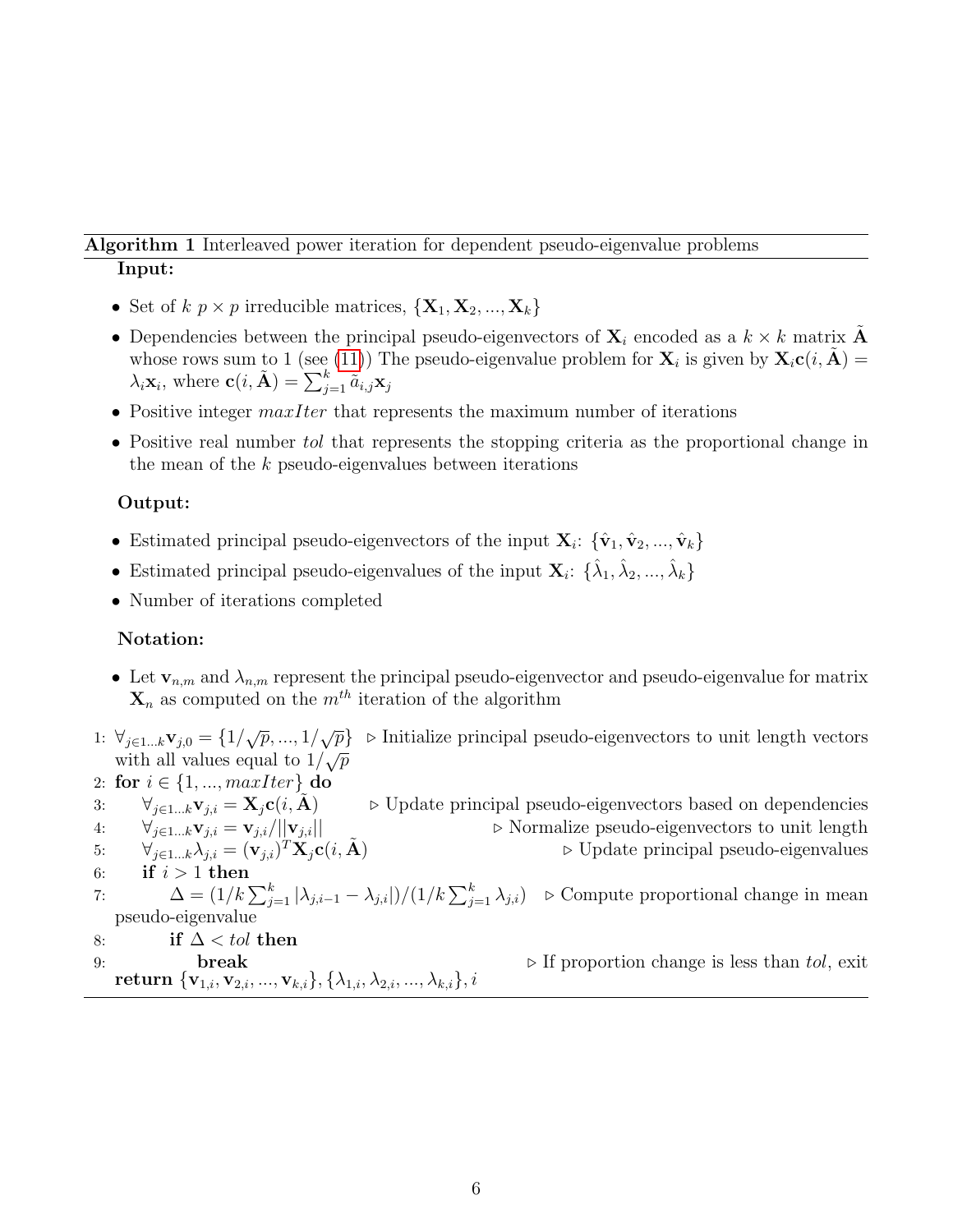<span id="page-6-0"></span>

Figure 1: Example undirected and unweighted multilayer network.

### 4 Example problem

To illustrate the constrained multilayer model detailed in Section [2](#page-2-4) and the performance of the interleaved power iteration algorithm detailed in Section [3,](#page-4-0) we consider a simple multilayer network comprised by three layers that each define an undirected and non-weighted network with five nodes. The structure of this multilayer network is shown in Figure [1.](#page-6-0) For this example network, the symmetric adjacent matrices for the two layers are given by:

$$
\mathbf{A}_1 = \begin{bmatrix} 0 & 1 & 1 & 0 & 0 \\ 1 & 0 & 1 & 1 & 0 \\ 1 & 1 & 0 & 0 & 0 \\ 0 & 1 & 0 & 0 & 1 \\ 0 & 0 & 0 & 1 & 0 \end{bmatrix}, \mathbf{A}_2 = \begin{bmatrix} 0 & 1 & 1 & 0 & 0 \\ 1 & 0 & 0 & 0 & 0 \\ 1 & 0 & 0 & 1 & 1 \\ 0 & 0 & 1 & 0 & 1 \\ 0 & 0 & 1 & 1 & 0 \end{bmatrix}, \mathbf{A}_3 = \begin{bmatrix} 0 & 1 & 1 & 1 & 0 \\ 1 & 0 & 0 & 1 & 0 \\ 1 & 0 & 0 & 0 & 1 \\ 1 & 1 & 0 & 0 & 1 \\ 0 & 0 & 1 & 1 & 0 \end{bmatrix}
$$

We consider four different inter-layer dependency scenarios:

### 1. No dependencies

If no dependencies exist between the layers (i.e.,  $\tilde{A} = I$ ), the eigenvector centralities (rounded to two decimal places) for each layer are:

$$
\mathbf{v}_1 = \{0.50, 0.60, 0.50, 0.34, 0.15\}
$$
  

$$
\mathbf{v}_2 = \{0.34, 0.15, 0.60, 0.50, 0.50\}
$$
  

$$
\mathbf{v}_3 = \{0.53, 0.43, 0.36, 0.53, 0.36\}
$$

As expected given the structure of layer 1, node 2 has the largest eigenvector centrality, followed by nodes 1 and 3 with node 5 having the lowest. Similarly for layer 2, node 3 has the largest centrality, followed by nodes 4 and 5 with node 2 having the lowest centrality. For layer 3, nodes 1 and 4 are tied for the largest centrality with nodes 3 and 5 tied for the lowest.

#### 2. Mixture of layer dependency cases A and B

If layer 1 is independent, layer 2 is dependent on just layer 1 and layer 3 is dependent on layer 2, the  $A$  matrix takes the form:

$$
\tilde{\mathbf{A}} = \begin{bmatrix} 1 & 0 & 0 \\ 1 & 0 & 0 \\ 0 & 1 & 0 \end{bmatrix}
$$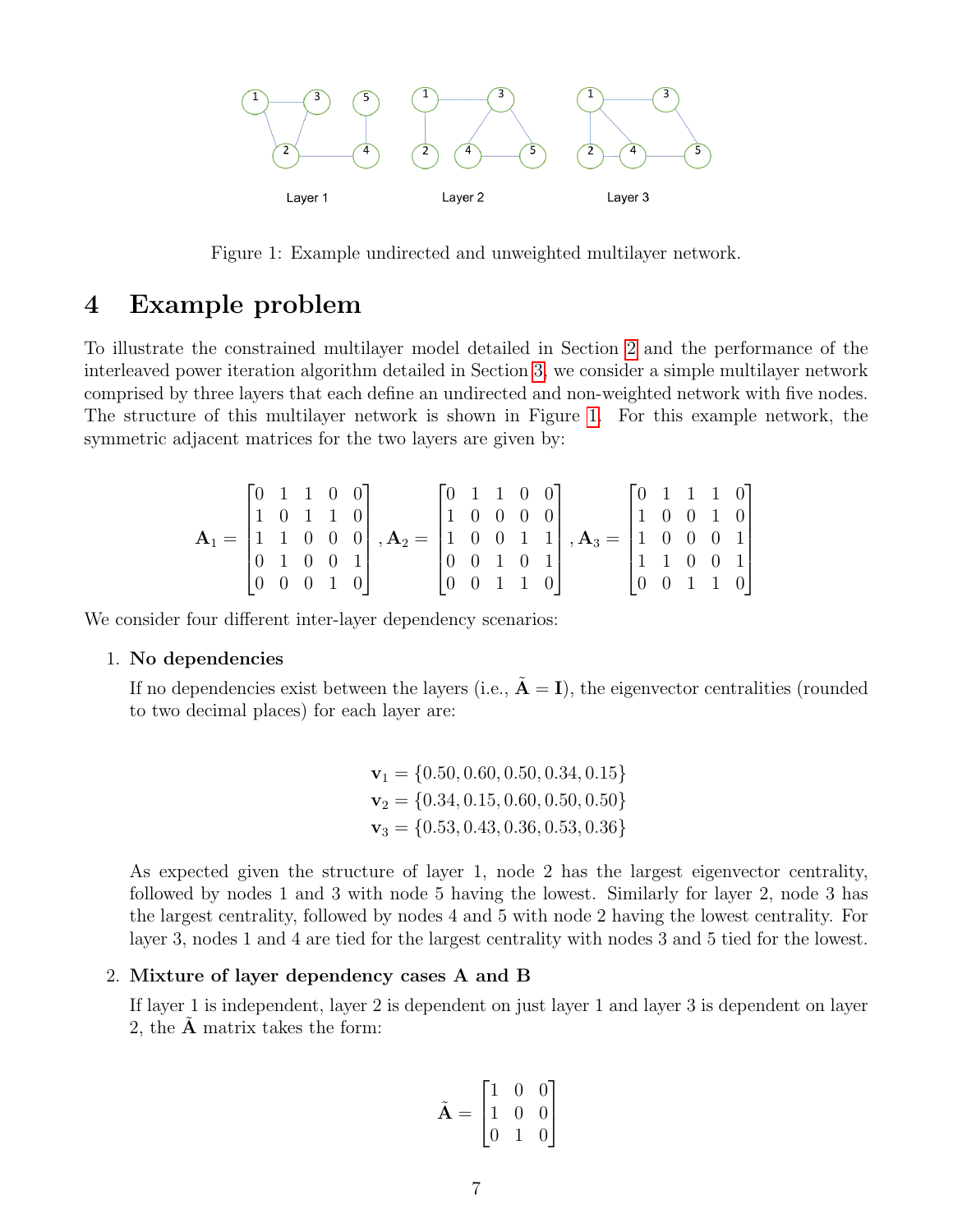and the constrained eigenvector centralities are:

$$
\mathbf{v}_1 = \{0.50, 0.60, 0.50, 0.34, 0.15\}
$$
  

$$
\mathbf{v}_2 = \{0.58, 0.26, 0.53, 0.34, 0.44\}
$$
  

$$
\mathbf{v}_3 = \{0.48, 0.39, 0.43, 0.54, 0.37\}
$$

Since layer 1 is still independent in this scenario, it has the same centrality values as the prior case. For layer 2, we see the expected increase in the centrality of node 1 relative to node 3 given the importance of their adjacent nodes in layer 1 (i.e, node 1 is adjacent to node 2, which has the largest centrality value in layer 1; node 3 is adjacent to nodes 4 and 5, which have the lowest centrality values in layer 1). For layer 3, the centrality for node 3 is has the largest change (an increase) relative to the independent scenario, which is expected given that it is adjacent to the node with the largest centrality value in layer 2 (node 1).

### 3. Mixture of layer dependency cases A, B and C

If layer 1 is independent, layer 2 is dependent on just layer 1 and layer 3 is equally dependent on both layer 2 and itself, the  $A$  matrix takes the form:

$$
\tilde{\mathbf{A}} = \begin{bmatrix} 1 & 0 & 0 \\ 1 & 0 & 0 \\ 0 & 0.5 & 0.5 \end{bmatrix}
$$

and the constrained eigenvector centralities are:

$$
\mathbf{v}_1 = \{0.50, 0.60, 0.50, 0.34, 0.15\}
$$
  

$$
\mathbf{v}_2 = \{0.58, 0.26, 0.53, 0.34, 0.44\}
$$
  

$$
\mathbf{v}_3 = \{0.51, 0.41, 0.39, 0.53, 0.37\}
$$

Since layers 1 and 2 have the same dependency structure as the prior scenario, the centrality values are unchanged. As expected, the equally divided dependency structure for layer 3 yields centrality values that are between those computed in the first two scenarios.

#### 4. All layers are dependency case B with cycle

If layer 1 is dependent on layer 3, layer 2 dependent on layer 1 and layer 3 dependent on layer 2, a cycle is introduced in the layer dependency graph, the  $A$  matrix takes the form:

$$
\tilde{\mathbf{A}} = \begin{bmatrix} 0 & 0 & 1 \\ 1 & 0 & 0 \\ 0 & 1 & 0 \end{bmatrix}
$$

and the constrained eigenvector centralities are:

$$
\mathbf{v}_1 = \{0.40, 0.68, 0.42, 0.38, 0.25\}
$$
  

$$
\mathbf{v}_2 = \{0.58, 0.21, 0.55, 0.36, 0.43\}
$$
  

$$
\mathbf{v}_3 = \{0.48, 0.40, 0.43, 0.52, 0.39\}
$$